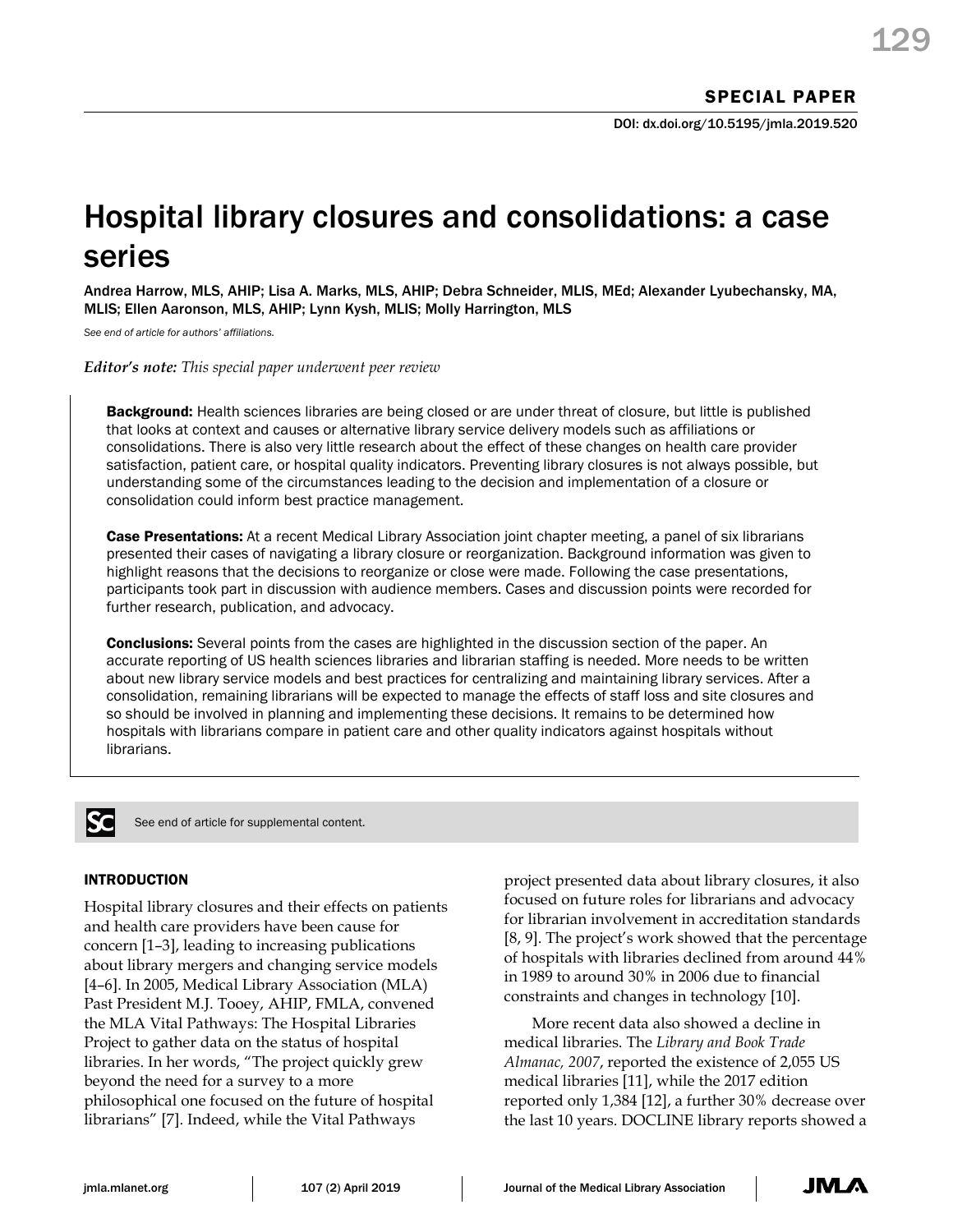similar 30% decrease: 3,166 libraries were registered in 2007 and 2,140 in 2017; though this could partly be due to shrinking collections, perceived license restrictions, lack of staff to manage interlibrary loans (ILLs), or reasons other than closure or consolidation [13]. This leads to several questions: What does this decline in hospital libraries indicate? Are the remaining libraries staffed by librarians? How do hospital libraries with and without librarians compare in provider satisfaction, patient care, and other health care quality indicators? What are new and future models of consolidated or consultant librarian services, and how successful might they be?

Librarians in the MLA Hospital Libraries Section (HLS) have been discussing the alarming trend in closing libraries and the lack of associated research and literature. Several HLS members collaborated on developing a special session panel discussion on this topic for the joint chapter meeting of the Medical Library Group of Southern California and Arizona and the Northern California and Nevada Medical Library Group that was held in Scottsdale, Arizona, in January 2018. In keeping with the conference theme, the session was called "Navigating the Waters of Hospital Library Mergers, Crossing the Canyon of Hospital Library Closures: An M&M (Mortality & Mergers) Case Conference." Similar to a clinical case conference, six librarians each had five minutes to present their cases and give some background about what led to the decisions to close or consolidate their libraries, talk about their roles in the process, and discuss how their hospital patrons or communities were affected (supplemental Appendix). They were also asked to discuss how the process could have been handled differently and to share advice for other librarians in a similar situation. After the cases were presented, time was allowed for audience questions and group discussion.

The panelists' aim was to identify how and why a hospital library might close or merge by looking for common factors that gave rise to these decisions. We also wanted to determine how patrons were affected and establish best practices or identify potential pitfalls for librarians on a similar trajectory. Giving voice to the librarians who navigated these difficult times was also part of our approach. Some of the cases are edited here for readability and brevity.

#### CASE PRESENTATIONS

#### Library closure: West Hills Hospital & Medical Center

#### *Ellen Aaronson, MLS, AHIP*

West Hills Hospital & Medical Center, in a suburb of Los Angeles, is part of the Healthcare Corporation of America (HCA), a for-profit hospital system of over 160 hospitals. Toward the middle of the 2000s, several changes occurred at West Hills that had a definite impact on the library services. Technology continued to advance, and the younger generations of health care providers began receiving training in online resources in medical school, thus enabling them to do their own clinical searching. Little clinical research is done in small community hospitals, so my user statistics began to decline. In order to keep myself involved and to justify my existence, I began assisting the continuing medical education (CME) coordinator with the program accreditation process. I also assisted the Medical Staff Services Department in updating physician privileges and analyzing admissions data for creating physician report cards.

Medical staff physician demographics also began to change. Los Angeles is home to several large medical centers and medical school campuses. These medical centers have opened satellite facilities in close proximity to small hospitals and employ practitioners who have applied for and received privileges at the small hospitals. These physicians have access to the information resources at their parent institutions and, therefore, have no need for those offered by the hospital library.

While the HCA librarians were successful in creating a fantastic platform of shared resources, this development also created the downward spiral for my hospital and several others. Teaching hospitals in the system have educational and training support requirements through the Accreditation Council for Graduate Medical Education, but West Hills did not fall into that category. Thus, the feeling was that physicians could simply utilize the HCA corporate resources and did not need the assistance of a library or librarian.

By 2017, my statistics had plummeted, and it was a daily struggle to remain afloat. I polished my elevator speech, spoke with the hospital administration, enlisted help from colleagues, and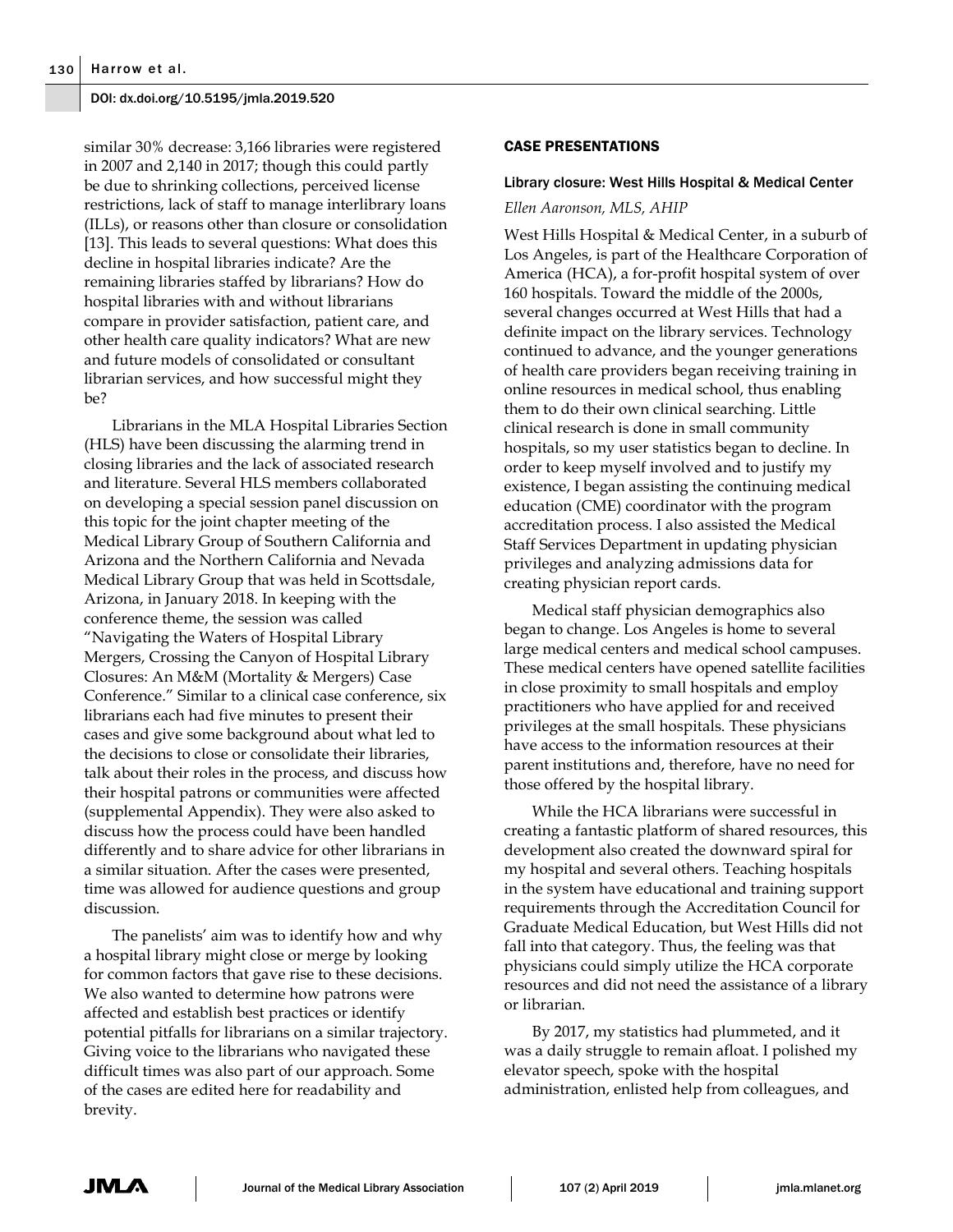cited articles from MLA about the value of hospital libraries and libraries but was notified that my position and the library would no longer be supported.

I received an amazing outpouring of support from the library world following the announcement about the elimination of my position and the library. Medical librarians—those in hospitals, academia, and the ranks of MLA—began to once again discuss hospital library closures and the need for action. HLS is continuing to actively discuss how librarians should be assessing our value and is considering reinitiating its Standards Committee. In 2002 and again in 2008, MLA published "Standards for Hospital Libraries," a guideline to ensure that hospitals have the resources and services to effectively meet their needs for knowledge-based information. Given the advancement of technology and changing times, a review of these standards is warranted.

Unfortunately in my situation, the bottom line was money. Hospital libraries are not revenueproducing departments, and regardless of our accomplishments and commitment to patient care, they are seen as expendable when budgets are reviewed.

## Library merger: Dignity Health

# *Molly Harrington, MLS*

In July 2000, when I first started working at St. Joseph's Hospital in Phoenix, there were twenty-five libraries in the Dignity Health system, which consisted of approximately thirty-eight hospitals (then called Catholic Healthcare West). Every library had at least one employee, and most of those libraries had a full-time, degreed librarian on staff.

As time went on and librarians quit, retired, or were reassigned to another department, those positions were often eliminated, and the libraries either remained open with only clerical staff or were closed. Literature searching requests, provision of articles, and ILL requests were sometimes picked up by other Dignity Health hospitals, but not always.

Today, the Dignity Health system comprises 39 acute care hospitals and 250 ancillary care sites, which include more than 60,000 employees and medical staff. Library services are being provided by a total of 6 libraries with 9 library employees who total 6 full-time equivalents (FTEs). Only 4 of the 9

library staff are degreed librarians, 2 of whom are at St. Joseph's, meaning that only 3 Dignity Health hospitals have degreed librarians on staff. Current library staff provides services to 18 Dignity Health hospitals, including 9 hospitals with residency programs, which leaves more than half of the Dignity Health hospitals without consistent library services. Hospitals that are not served by a Dignity Health library have access to the online resources that are provided across the system.

St. Joseph's is by far the largest hospital in the Dignity Health system, with 595 beds, over 4,000 FTEs, over 1,000 medical staff, 9 residency programs, 7 fellowship programs, and a large research department with over 100 scientists. As such, it makes sense that the library at St. Joseph's takes the lead in organizing and directing the delivery of library services consistently throughout the system. The current "model" for providing library services to all Dignity Health hospitals has been by default. In other words, if a Dignity Health staff member has a library need and they do not have a librarian on site, they tend to contact the first Dignity Health library for which they can find contact information.

It was recently announced that the librarian position at St. Mary's Long Beach, California, would be kept and the library would remain open after their longtime librarian retired last December. It was also recently announced that Dignity Health and Catholic Health Initiatives are to partner and create a new nonprofit health system that will integrate more than 130 hospitals and 700 care sites across 28 states, with 159,000 employees and 25,000 physicians and other advanced-practice clinicians. How this will affect the libraries is currently unknown.

# University and hospital collaboration: University of Southern California and Children's Hospital Los Angeles

## *Lynn Kysh, MLIS*

Children's Hospital Los Angeles (CHLA) has been affiliated with the University of Southern California (USC) since 1932, with physician leaders holding faculty appointments in the university's Department of Pediatrics. In 1999, a medical library management service agreement was made between the USC Health Sciences Libraries and CHLA's Academic Affairs Department (Table 1). The goal of this agreement was to ensure the delivery of library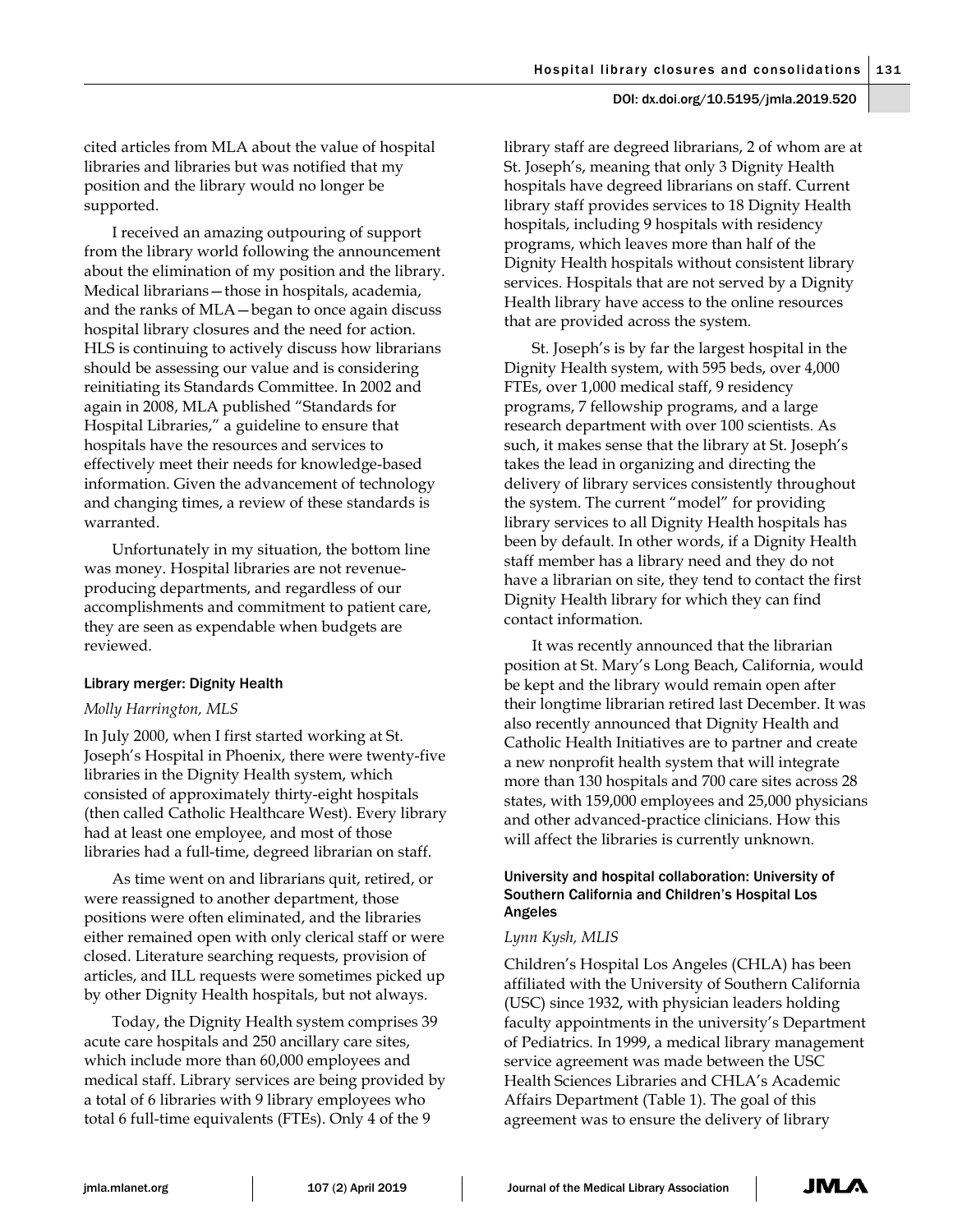**Table 1** Services provided by the University of Southern California and Children's Hospital Los Angeles in the medical library management service agreement (1999)

| University of Southern California (USC)                                                  | <b>Children's Hospital Los Angeles</b>                                       |
|------------------------------------------------------------------------------------------|------------------------------------------------------------------------------|
| On-site librarian 2.5 days a week                                                        | Space for collection, staff, and office                                      |
| Additional librarian support available remotely when on-site<br>librarian is unavailable | Clerical support for hospital librarian                                      |
| Access to Ovid database and full-text journals as licensed by<br><b>USC</b> Libraries    | Electronic information resources (excluding Ovid)                            |
| Document delivery                                                                        | Additional document delivery                                                 |
| On-site workshops 2x a year                                                              | Computer workstation                                                         |
| Collaboration with USC collection development librarian to<br>manage hospital holdings   | Coverage of library's administrative/overhead costs and<br>USC librarian pay |
| Coordination by the library reference and instruction services<br>director               |                                                                              |

services in the hospital through collaboration between the university and the hospital. The university would supply and manage a librarian who would work on-site half the work week, while the hospital covered the cost of and ensured space and support.

The contract is still in place, and I was hired as the new librarian when my predecessor left in 2015. When the physical space of the library closed in 2013, the holdings became completely electronic. As the librarian, I work out of the hospital family resource center, which is a centralized and easy-tofind location but is susceptible to noise and conflicting uses, as it functions primarily as a space for patients and their families.

A persistent dilemma that is yet to be resolved through collaboration is equal access to information. Currently, physicians are affiliated with the university as faculty, residents, interns, or fellows and have full access to the university's resources, which are significantly greater than those available to other health care providers, who are limited to hospital resources. However, this dilemma is an opportunity for library services to support interprofessionalism, patient-centered care, and evidence-based practice. Collaboration between the faculty physicians, librarian, and other health care providers creates a shared learning environment that results in more confident decision-making, greater communication, and better patient care.

## Cancelled cooperative agreement: University Medical Center of Southern Nevada, Las Vegas, and University of Nevada, Reno, School of Medicine

*Alexander Lyubechansky, MA, MLIS*  In 2008, the hospital known as University Medical Center (UMC) of Southern Nevada was experiencing financial challenges. To save money, UMC was considering closing down its wellestablished medical library that had served the medical community of Las Vegas since the early 1960s. The University of Nevada, Reno (UNR), School of Medicine had many residents rotating at UMC and offered assistance in keeping the library open. As a result, a cooperative agreement was negotiated and signed. It stipulated that the UNR School of Medicine would provide a 0.75-FTE professional librarian to provide document delivery, reference, instruction, and other library services, including negotiating licensing agreements for hospital information resources. Work stations in the library would be divided between two networks, with UMC providing space, operating support, and financial support.

In May 2011, I was hired as the clinical librarian for the UMC, filling the vacancy for this solo librarian position. I became faculty of the UNR School of Medicine as well as a contractor for UMC. In addition to serving UNR School of Medicine residency and clerkship programs, I quickly became engaged in hospital-related activities, widely promoted library services to the hospital community, and created an information literacy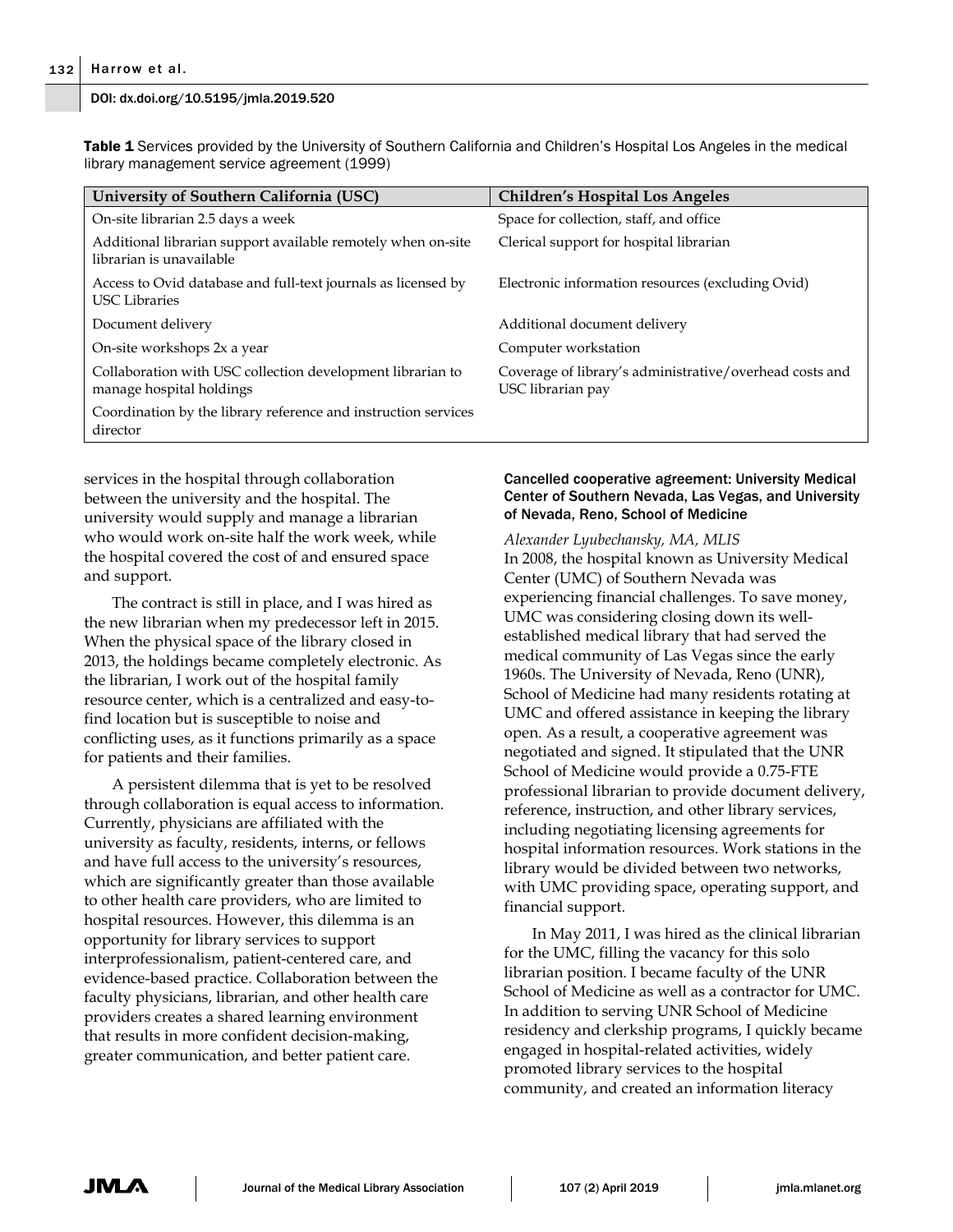program with several accredited sessions for nurses and allied health professionals. From 2011 to 2015, library business thrived as I continued to serve the information needs of the hospital as well as the wider medical community of Las Vegas.

Throughout that period, UMC was going through financial and organizational changes, with three chief executive officers (CEOs) rotating through in a short period of time. Meanwhile, in 2014–2015, it became known that the University of Nevada Las Vegas (UNLV) would be establishing a new medical school and that UMC would become its partner. In 2015, UMC decided to terminate the library services cooperative agreement with UNR. Savitt Medical Library, UNR, where I was faculty, proposed several plans to UMC to preserve essential library services. However, the proposals were not accepted, and on July 1, 2015, the UMC Medical Library ceased to exist. To ensure uninterrupted support for UNR School of Medicine students, residents, and faculty, Savitt Medical Library established a branch medical library in a location close to UMC, and I relocated there.

During the transitional period prior to the UMC Medical Library's final closing, Savitt Medical Library made suggestions to UMC regarding maintaining the library website but never received an answer. Moreover, it appeared that the vast majority of hospital employees were not notified about the library closure, and they continued to seek my help. My new location and contact information was passed by word of mouth, and numerous nurses continued to seek my help with their research and study needs.

Information that I received from some UMC employees indicated that two or three online library resources continued to be available. However, not everyone was aware of them. More than two years later, I still occasionally receive requests from UMC staff.

I think this closure of the library could have been handled differently. Savitt Medical Library, UNR, offered to help UMC offset the negative impact of the library closure, but the offers were not answered. Also, UMC could have solicited their employees' opinions and informed their employees about the library closing in a more straightforward manner.

In 2016, the new UNLV School of Medicine was established, and its new Health Sciences Library

operates out of the same space as the former UMC Medical Library. At this point, I am not aware of plans for the UNLV Health Sciences Library to extend its services to the UMC community.

## Library merger: Providence Health System

## *Lisa Marks, MLS, AHIP*

At my former institution, Providence Saint Joseph Medical Center, Burbank, California, a new administrative team was brought on board in 2012. I was worried about this new team and wondered about their thoughts on library services. As time went on and the new team settled in, the new CEO and chief administrative officer would periodically wander through the library. Initially, I believed they were looking at the space the library occupied and feared they wanted to downsize the library space. However, that was not the case, and in hindsight, I believe they were looking to see how much the library was used and who was using it. I also got the impression that this new CEO was a "cleaner," meaning he was going to come in, clean house, and leave. That is exactly what happened.

Library staff included a 1.0 FTE library manager position and 1.5 FTE paraprofessional positions. In June 2013, as we were trying to regionalize our services for the 4 Providence hospitals in Southern California, we heard rumors of future layoffs. My manager and I expected that the paraprofessional staff of 1.5 FTEs would be the ones let go. However, both my manager and I were shocked to learn that the positions being eliminated from the library staff were a 0.5-FTE paraprofessional position as well as my 1.0 FTE library manager position, leaving a 1.0 FTE paraprofessional to run the library. The library was left in capable hands, as the paraprofessional had a master of library and information science (MLIS) degree and could handle the librarian duties. Knowing about the paraprofessional's credentials, on my departure and final meeting with the Human Resources (HR) office, I asked the HR representative to promote the paraprofessional to librarian, as had been previously requested. Unfortunately, the promotion was not given, and by September 2013, the paraprofessional left in pursuit of a professional position, leaving the library unstaffed. The library did not close, however, and by 2015, the hospital realized that it did indeed need a librarian. A new position was created and rolled into the now system-wide library services department for Providence Health & Services.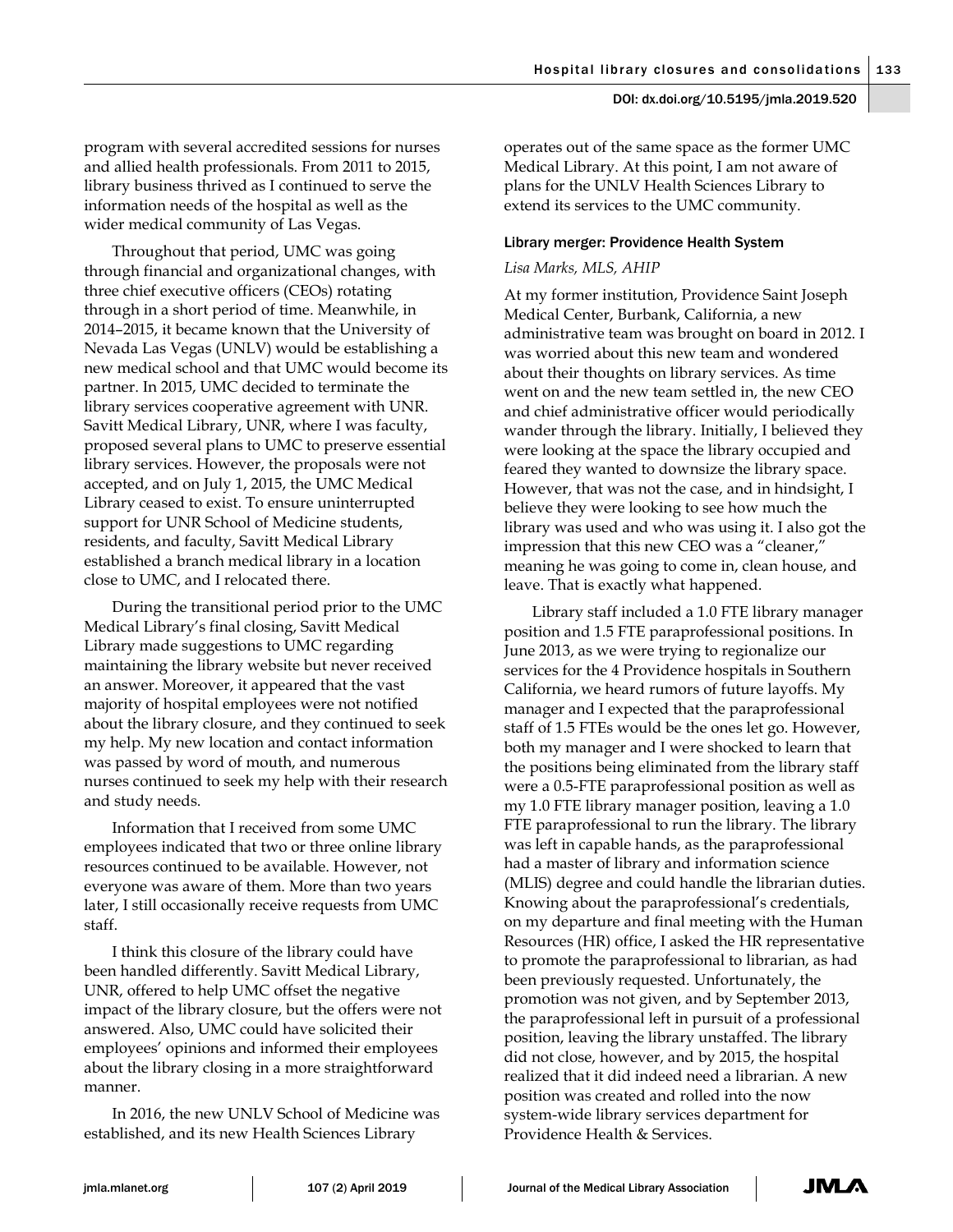Once my shock, dismay, and anger subsided, I was able to focus on finding a new position. Although it took seven months, I am now thrilled to be working for a world-renowned medical institution focused on patient care, education, and research.

## System merger and circuit librarian pilot: HonorHealth System

#### *Debra Schneider, MLIS, MEd*

In 2013, it was announced that Scottsdale Healthcare (SHC) would affiliate and merge with John C. Lincoln (JCL), another local hospital system. The plans were to merge into a five-campus teaching hospital system with local oversight and leadership. Because both organizations already had library services, we were asked to create a business plan describing how we would standardize library services and bring cost savings to the new organization.

The two systems had very different library service models. The SHC side had very robust library services with five librarians, two technicians, and on-call library support staff, with libraries located in the main hospitals and a specialty cancer library. We also managed the speaker's bureau and published a monthly consumer health newsletter. By contrast, the JCL side had only one librarian splitting her time to support two campuses. During the affiliation process, CME duties were also added to her job.

The libraries reported to marketing (SHC) and medical staffing (JCL), but because marketing was so busy with the bigger system merger, the libraries were assigned to work on our business plan with one of the directors of the research institute. We built our business case on 4 sets of data: reviewing contracts and resources for duplication, performing a library user survey at both organizations, benchmarking against other hospital systems with a comparative market analysis of nonprofit teaching hospital systems of a similar post-merger size (over 1,000 beds), and surveying the reporting structure for hospitals that met the post-merger size criterion. In reviewing contracts, we were able to eliminate duplicate resources for a cost savings of \$131,000. We benchmarked against 13 systems (4 local and 9 regional or national) with libraries that averaged 1 full-time staff person per library, with a focus on clinicians. Libraries were found that reported to

medical education, medical staffing, research, or administration and none were found that reported to marketing. When we sent a survey to 540 clinician library users at both organizations, we received a 78% response rate, demonstrating tremendous clinician support favoring a library on each campus and, more importantly, a librarian at each hospital.

After the 2015 merger, all of our existing library spaces remained intact, our staffing was set for five master's degree–prepared librarians (one per campus), CME was eliminated as a job duty, and we began reporting to medical education rather than marketing. We shifted our focus to working primarily with clinicians, and the speaker's bureau and newsletter were transitioned out of the libraries and back to marketing.

We recently had some changes in the last few months with reductions throughout the hospital. Our manager retired, and I moved into the supervisor position, but my job as senior librarian has not been filled. My position now supervises libraries and the CME Department. We report to the chief academic officer, who is strategizing to help us impart our value. She is working on a "Learning Center" model—which will include new library space, a simulation lab, and collaborative meeting space—and has had us pilot what we call "librarians on the go," with librarians spending less time at physical library desks and more time embedded in key high-visibility areas of the hospital, all with the hope that these steps will help us stabilize and eventually grow.

## **DISCUSSION**

In the audience question-and-answer period that followed the presentations, one librarian in attendance gave a brief explanation of her own recent situation that resulted in the loss of four librarian positions, including hers, and the closing of her library. She emphasized that her librarian skills are highly regarded and led to her hire in a nonlibrary faculty position teaching research and informatics. The rest of the audience discussion did not specifically address the case presentations but brought up general concerns and ideas about ways to prove value, the question of public librarians being seen as a threat or as collaborators, new library school graduates' job anxiety, library school faculty teaching requirements and specialization tracks, and the need for an MLA marketing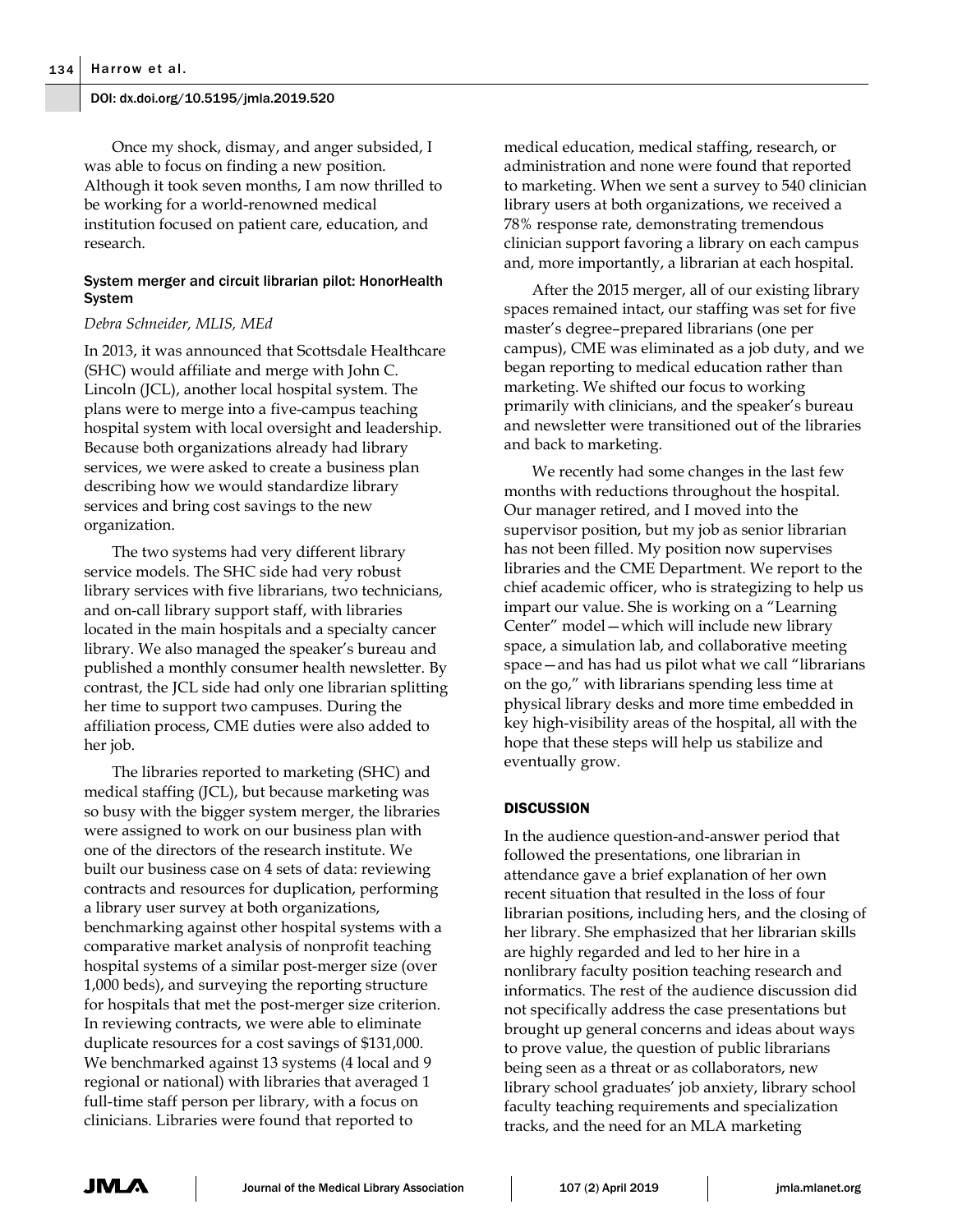campaign similar to that launched by the American Library Association in 2017.

The library M&M case reports provide a collection of valuable, personal perspectives. These stories provide some insight into what it means to navigate a closure or reorganization. They also present the fear of knowing reorganization can mean losing a job or a library and the shock of learning about these decisions. Librarians who remained in their positions after a hospital library system merger found that their workloads increased. Health care providers in facilities that lost an on-site librarian might not receive information or guidance about where they should turn for library services. After the termination of a library service contract, librarians no longer employed by a hospital might continue to work for and help their former patrons.

Academic faculty librarians who serve as hospital librarians exemplify an alternative business model. Academic-affiliated library mergers are similar to hospital system library mergers in that they offer an opportunity to maintain hospital library services and access to a librarian, but in some cases, at the cost of keeping more librarians employed to maintain onsite library services with full-time librarian expertise. One of the cases described how a survey provided evidence that clinicians favored on-site hospital librarians and libraries. The librarian skill set is an asset to any organization and patient care team, but the library merger business model will continue to offer an attractive, cost-saving alternative.

The faculty librarians working under affiliation agreements to provide library services in a hospital setting both spoke about health care providers' unequal access to information resources in a single institution or system due to providers' academic affiliation or lack of one. An increase in the number of academic-affiliated providers in community hospitals was also seen to contribute to a decreasing need for hospital librarian services, especially in a health care system with system-wide information resources. However, unequal access to information resources also created an environment of information sharing and was seen as an opportunity for team-building between academic and community providers and the academic-affiliated librarian.

These stories show varying degrees of leadership through thoughtful planning and staff buy-in or indicate where the librarian was kept out of planning. In one merger case, an exemplary process for merger planning with librarian involvement and leadership was presented. However, even with a well-defined plan with librarian involvement, additional position losses were noted. In other cases, librarian involvement in planning appeared to be minimal, and it was left up to remaining staff to manage the consequences of library site closures and eliminated positions.

Factors that appear beyond librarians' control, such as the economy and fluctuations in the competitive health care industry, also create continual stresses that impact non-revenueproducing departments such as libraries. Lastly, hope was not entirely lost, as it was noted that occasionally new libraries do open and open positions are being filled. Furthermore, at least in the panel cohort, the librarians who lost their jobs all found new ones.

The panel presentation experience leads to some generalizable research needs and advocacy goals. An accurate accounting of US health sciences libraries, including how many are staffed by librarians, is needed. This could be a collaborative effort with the American Libraries Directory, whose annual survey data are used by the *Library and Book Trade Almanac,* or the American Hospital Association, which has included a question about libraries in past surveys [14]. An associationadministered procedure for reporting library closings could be helpful for future research. Collecting retrospective information on recently closed libraries is also warranted. Tracked data could be used to study whether loss of librarian services affects provider satisfaction, patient care, and health care quality indicators.

How do hospitals with librarians compare in patient care and other quality indicators against hospitals without librarians? Presenting and publishing about new library service delivery models and collaborations that maintain access to a librarian or best practices for centralizing library services in a health care system will also continue to benefit the profession. Finally, library and hospital leadership should involve hospital librarians in planning and implementing closures and consolidations. We may not always like